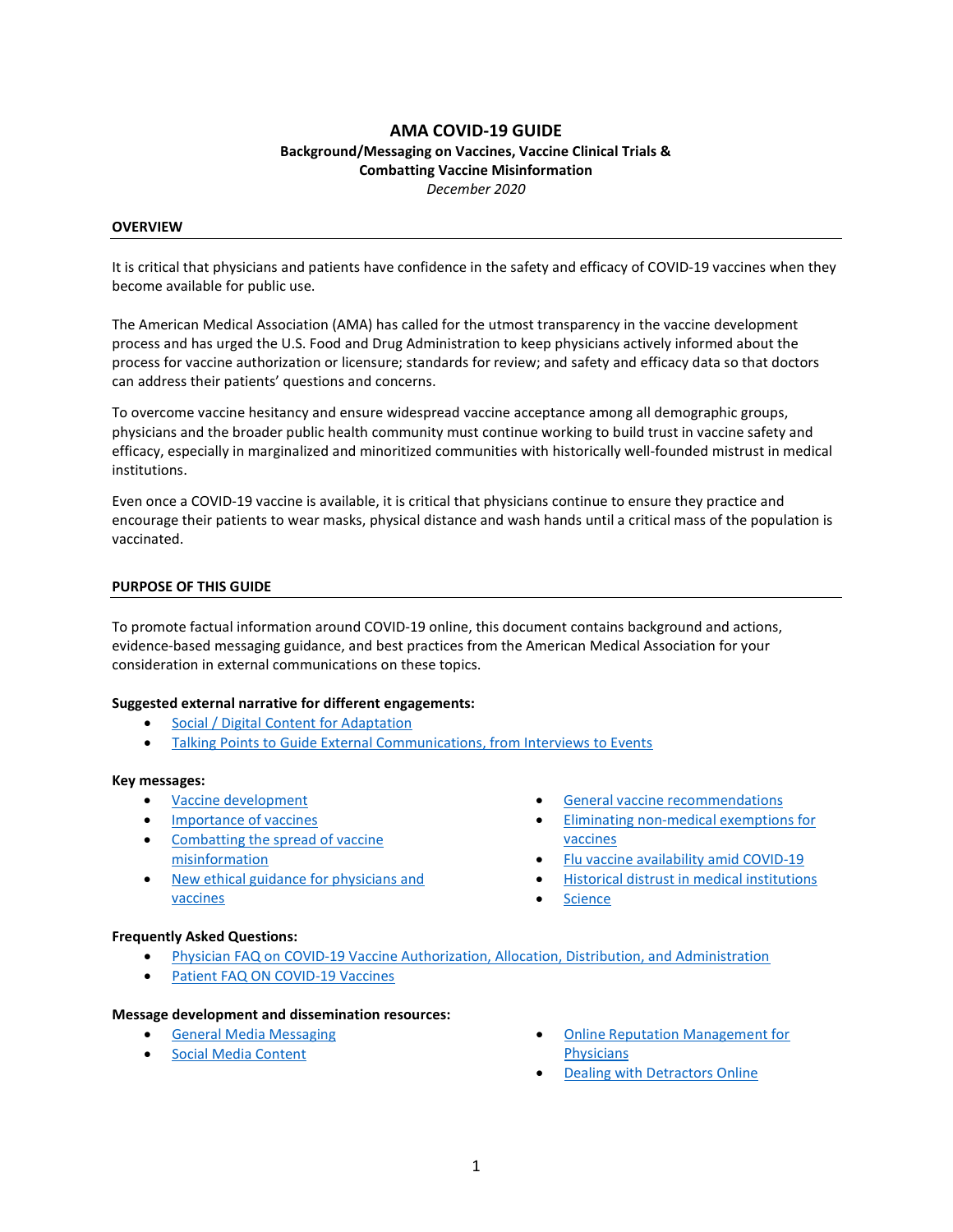### TEMPLATE SOCIAL CONTENT

The following section provides sample social media posts on COVID-19 vaccinations and safety precautions.

- I trust the facts and medicine, including public health initiatives to keep us all healthy. Help keep your family, community and health-workers safe by #MaskUp #COVID19
- Facts, logic and compassion require us to all do our part. Get vaccinated. #COVID19
- Vaccination and preventative measures are our best way forward. The more information we share openly, the sooner we'll get to normal. #VaccinesWork #COVID19
- I will get vaccinated as soon as it is available, as will my family. #TrustScience #COVID19
- Any and all #COVID19 vaccines authorized will meet the highest standards of quality, safety and effectiveness set by the FDA's rigorous regulatory review process.
- I trust the scientific process and the rigorous peer review for the coronavirus vaccines. #TrustScience #COVID19
- All vaccines undergo a rigorous scientific review to ensure they are effective and safe. From lab testing to clinical trials, everything is in place to make sure coronavirus vaccines are safe and effective. #SafeVaccines #COVID19
- As a physician, I will be getting the COVID-19 vaccine. Vaccines go through rigorous testing by scientists & doctors, multiple testing phases, and then FDA review before authorized. If authorized, they will be safe & effective.
- I trust a vaccine endorsed by scientists, career public health professionals, my doctor, and the mainstream medical community. #TrustScience
- Even with the vaccine we need to keep using masks to stop the spread. #COVID19 #MaskUp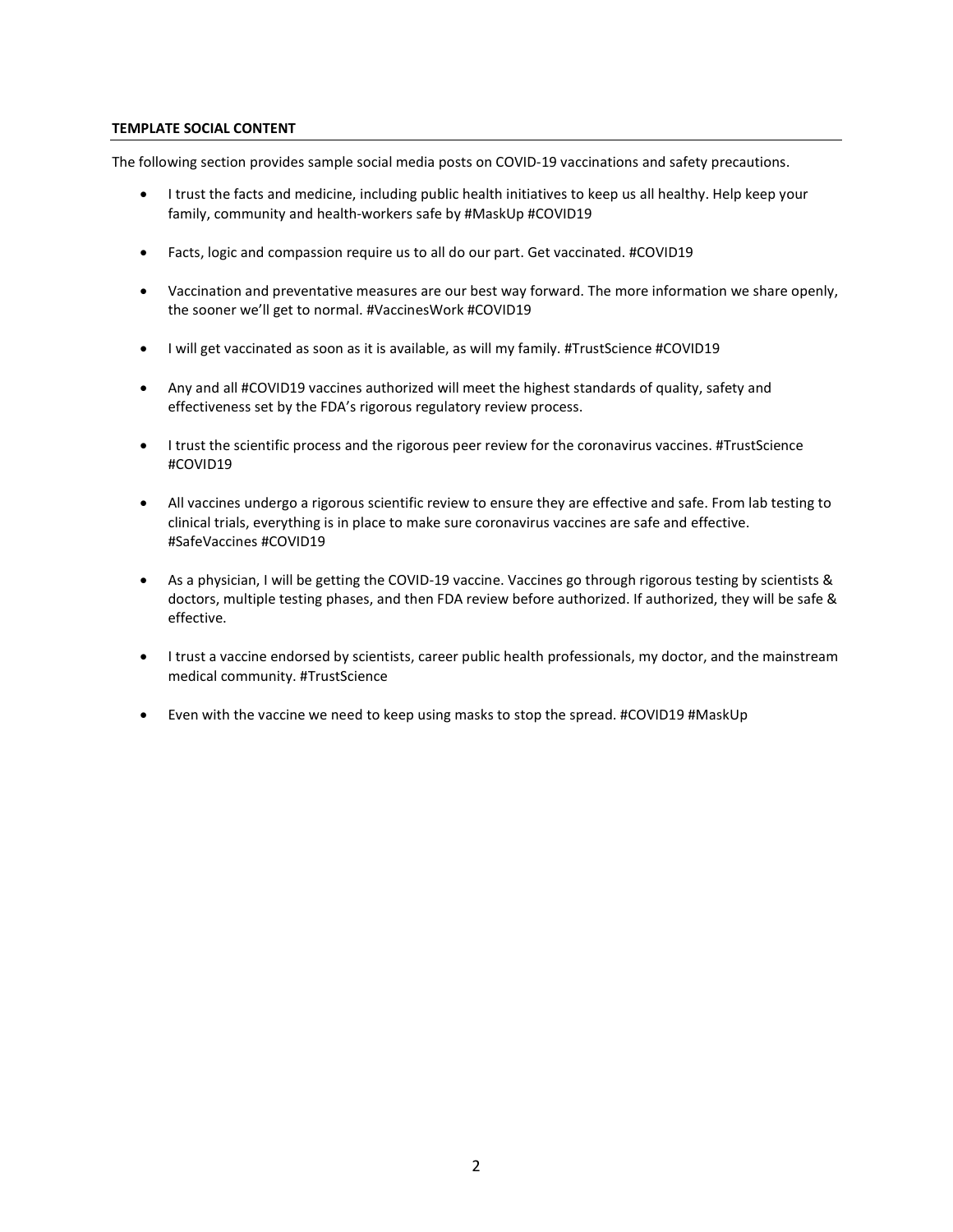### TEMPLATE TALKING POINTS

The following section provides sample talking points on COVID-19 vaccine confidence, science and public health.

- I join the AMA and leading organizations representing U.S. physicians, nurses and hospitals in affirming my commitment to ensuring COVID-19 vaccines are evaluated and ultimately authorized through a rigorous scientific and regulatory process.
- I fully support the overwhelming scientific evidence that shows vaccines are among the most effective and safest interventions to both prevent individual illness and protect the health of the public.
- When there's a safe, effective vaccine for COVID-19, physicians without weakened or failing immune systems have an important, ethical duty to get vaccinated.
- A strong recommendation from a health care professional is a key factor in encouraging vaccination. Parent and patient education provided by physicians is an important factor in influencing higher vaccination rates.
- Physicians should talk with their patients about the health risks associated with not being vaccinated and make a strong recommendation for vaccinations, unless medically inadvisable.
- Transparency builds trust. Physicians should advise their patients about possible side effects including lethargy, mild fever, body aches and pains, but this often means the vaccine is working to establish immunity. If you have any questions or concerns about side effects, contact your physician.
- If indicated, patients should return for a second dose if required.
- I adamantly defend facts and evidence, and strongly denounce analyses predicated on personal opinions, anecdote and political ideologies.
- Science should be grounded in a common understanding of facts and evidence and able to empower people to make informed decisions about their health.
- Even when a COVID-19 vaccine is available, we must continue to wear masks, physical distance and wash our hands, until we have a critical mass of the population vaccinated.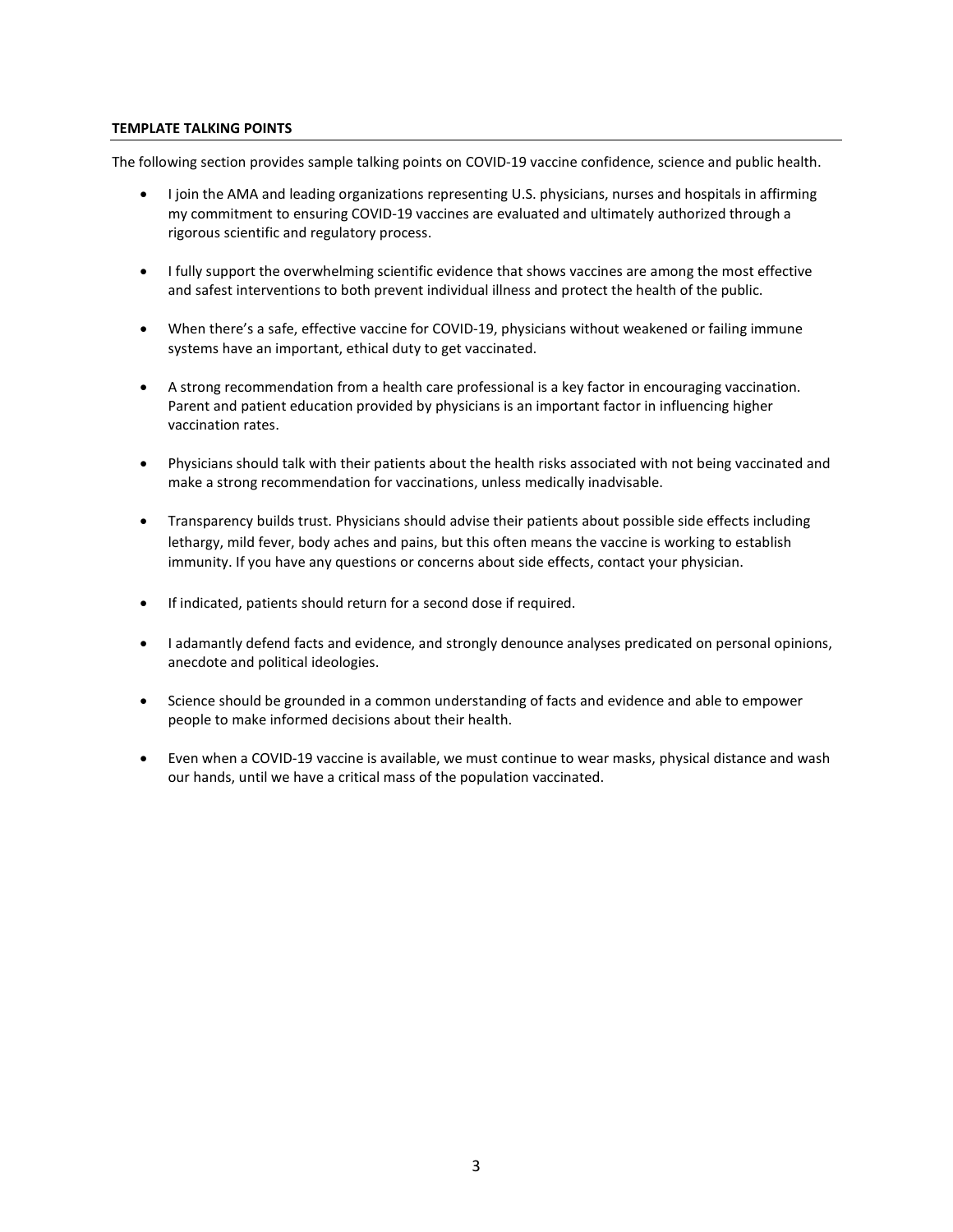### MESSAGES – AMA POSITION

### How to Use This Section:

The following messages detail the AMA's position on a range of vaccine-related topics, including:

- Vaccine development
- **•** Importance of vaccines
- Combatting the spread of vaccine misinformation
- New ethical guidance for physicians and vaccines
- **General vaccine recommendations**
- Eliminating non-medical exemptions for vaccines
- Flu vaccine availability amid COVID-19
- Historical distrust in medical institutions
- Science

These messages can be adapted and leveraged for external engagements and social media.

## AMA action/POV by subject

### On vaccine development:

- To help physicians promote vaccine confidence among patients and the general public, we must continue to instill confidence in the information, education, and transparency around the FDA's process for authorization or licensure, as well as the standards by which FDA will review vaccine candidates and the clinical endpoints the FDA hopes to achieve.
- Physicians must be continuously updated about the review process. Any available safety and efficacy data must be in place as soon as possible so that any questions or concerns about the vaccine candidates can be addressed.
- The AMA will relay information from the FDA and CDC as soon as it is available. The AMA has been talking to FDA officials about the role the agency needs to play in alleviating vaccine concerns by ensuring the process is transparent and based on science.
- The widespread availability of a safe and efficacious vaccine will play an essential role in slowing transmission of COVID-19 and allow us to move safely and confidently toward the full re-opening of our businesses and schools, helping ease Americans back toward pre-pandemic life.
- To improve the dialogue and provide opportunities for physicians to learn more about vaccine development, approval, and distribution plans, AMA has initiated a series of "town hall" type webinars with physician career staff at both the FDA and CDC. All events are archived on AMA's website.
- To develop the most effective COVID-19 vaccine, U.S. clinical trials must include representation of all Americans to ensure treatments are studied in every population that may use it.
	- $\circ$  The AMA is pleased that efforts have been made by institutions to acknowledge the exclusion of Black and Latinx people from clinical trials historically.
	- o Now there are many efforts underway to ensure Black and Latinx people, who have been disproportionately affected by the virus, are prioritized in clinical trials.
	- o This not only provides better safety and efficacy data but is a more equitable strategy that will hopefully contribute to trust in the vaccine once available.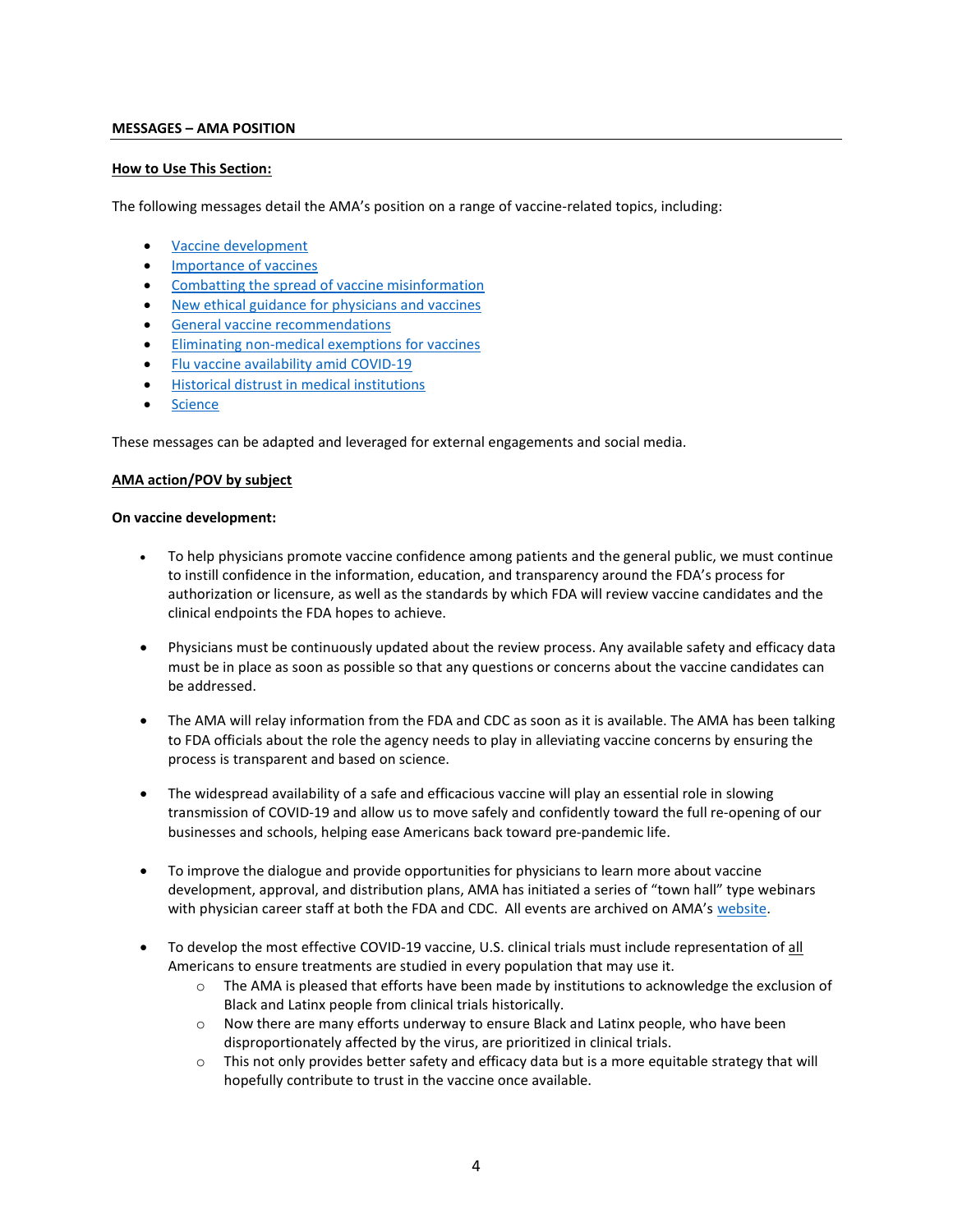# On the importance of vaccines:

- The AMA has championed the widespread use of safe and effective vaccines since the early 1960s, when the Sabin oral vaccine was developed to combat polio.
- The AMA fully supports the overwhelming scientific evidence that shows vaccines are among the most effective and safest interventions to both prevent individual illness and protect the health of the public.
- Getting vaccinated not only keeps individuals from becoming ill with vaccine-preventable diseases, but also helps prevent further spread to loved ones, neighbors, co-workers and others in close contact.
	- $\circ$  Vaccines not only protect the child or adult who receive them, but also the health of their communities. Some people cannot be vaccinated – including very young children, cancer patients and those who are immunosuppressed. When immunization rates are high, people in these categories are protected because they are less likely to be exposed to the disease.
- Studies have shown that a strong recommendation from a health care professional is a key factor in encouraging vaccination, and that parent and patient education provided by physicians is an important factor in influencing higher vaccination rates. (Note: The AMA is developing vaccine data sheets and related informational materials that physicians can hand out to patients to help boost acceptance. These sheets will be promptly distributed once they become available.)
- Health care providers should also explain the health risks associated with declining to be vaccinated, as patients may not be familiar with the diseases that vaccines prevent. It's important that physicians listen to patients' fears and concerns while discussing the benefits and risks of vaccination.
	- $\circ$  Physicians can talk with their patients about the health risks associated with not being vaccinated and make a strong recommendation for vaccinations, unless medically inadvisable.
	- $\circ$  Exemptions based on religious or philosophic grounds, or personal belief, endanger the health of the unvaccinated individual and the health of those in his or her group and the community at large.
	- o The CDC offers resources for talking to parents about vaccines.

### On combating the spread of vaccine misinformation:

- With misinformation about the COVID-19 vaccine development process circulating widely, new AMA policy seeks to educate physicians on speaking with their patients about the vaccine and provide culturally appropriate education materials for all patients.
- Educating the public about the safety and efficacy of the COVID-19 vaccine programs is an urgent priority, particularly among patient populations that have been disproportionately affected by COVID-19.
- The new policy will help physicians address patient concerns, dispel misinformation, and build confidence in COVID-19 vaccination.
	- o The policy also calls for the AMA to form a coalition of health care and public health organizations, inclusive of those respected in communities of color, that are committed to developing and implementing a joint public education program promoting the facts about, and encouraging the acceptance of, COVID-19 vaccination.
- Building on previous AMA efforts advocating for a clear and transparent COVID-19 vaccine development process, the new policy calls for the AMA to continue to monitor the process to ensure that the evidence continues to support safe and effective use of vaccines among recommended populations.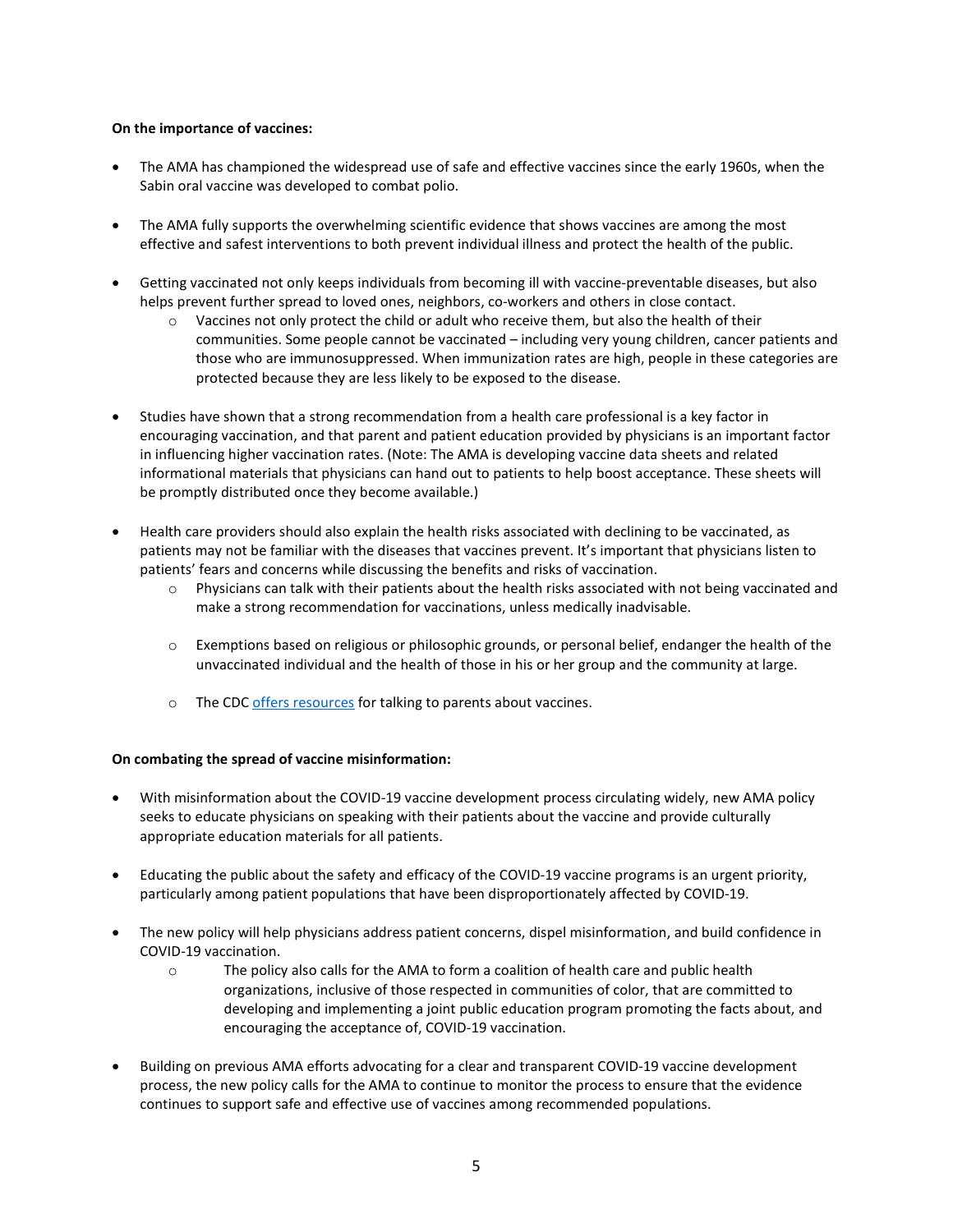The AMA launched a webinar series in October to give physicians a platform to ask questions, raise concerns, and keep them informed about the federal review process for COVID-19 vaccine candidates. The first two webinars included an overview of the FDA's vaccine review process and a CDC update on vaccine development and distribution. These free webinars remain available for viewing on the AMA website in the COVID-19 resource center for physicians.

### On new ethical guidance for physicians and vaccines:

- Physicians amended ethical guidance at the Special Meeting of the AMA House of Delegates in November 2020 to clarify that physicians who are not immunized from a vaccine-preventable disease have an ethical responsibility to take appropriate actions to protect patients and colleagues.
- Physicians and other health care workers who decline to be immunized with a safe and effective vaccine, without a compelling medical reason, can pose an unnecessary medical risk to vulnerable patients or colleagues. Physicians must strike an ethical balance between their personal commitments as moral individuals and their obligations as medical professionals.
- The AMA Code of Medical Ethics has long maintained that physicians have a strong ethical duty to accept immunizations when a safe, effective vaccine is available. This is especially true when a highly transmissible disease poses significant risks to patients and colleagues.
- However, it is not ethically problematic to exempt individuals when a specific vaccine poses a risk due to underlying medical conditions. Ethical concerns arise when individuals are allowed to decline vaccinations for non-medical reasons.

# On general vaccine recommendations:

- The AMA encourages everyone six months and older to be vaccinated against the flu.
- Getting the flu vaccine is the best way to protect yourself, loved ones and the public against the spread of flu. It also saves lives — especially vulnerable populations who aren't eligible for vaccination such as babies younger than six months.
- We urge every eligible American to get their flu vaccine this fall because we know it's the most effective way to protect against the flu and its potentially serious complications.
- The flu vaccine is particularly effective in reducing flu illness, doctor's visits, missed work and school, and at preventing flu-related hospitalizations and deaths. It's also a proven way to significantly reduce a child's risk of influenza-associated death.
- AMA also urges physicians to encourage their pregnant patients to receive the flu vaccine. Pregnant women can receive the flu vaccine during any trimester but should also receive the Tdap vaccine early in the third trimester. Receiving both vaccines offers protection against flu, pertussis, whooping cough and diphtheria.
	- o Estimates from the CDC last fall showed the vast majority of pregnant women in the U.S. are not vaccinated against the flu and whooping cough; it is vitally important that all pregnant women get the flu and Tdap vaccines this season.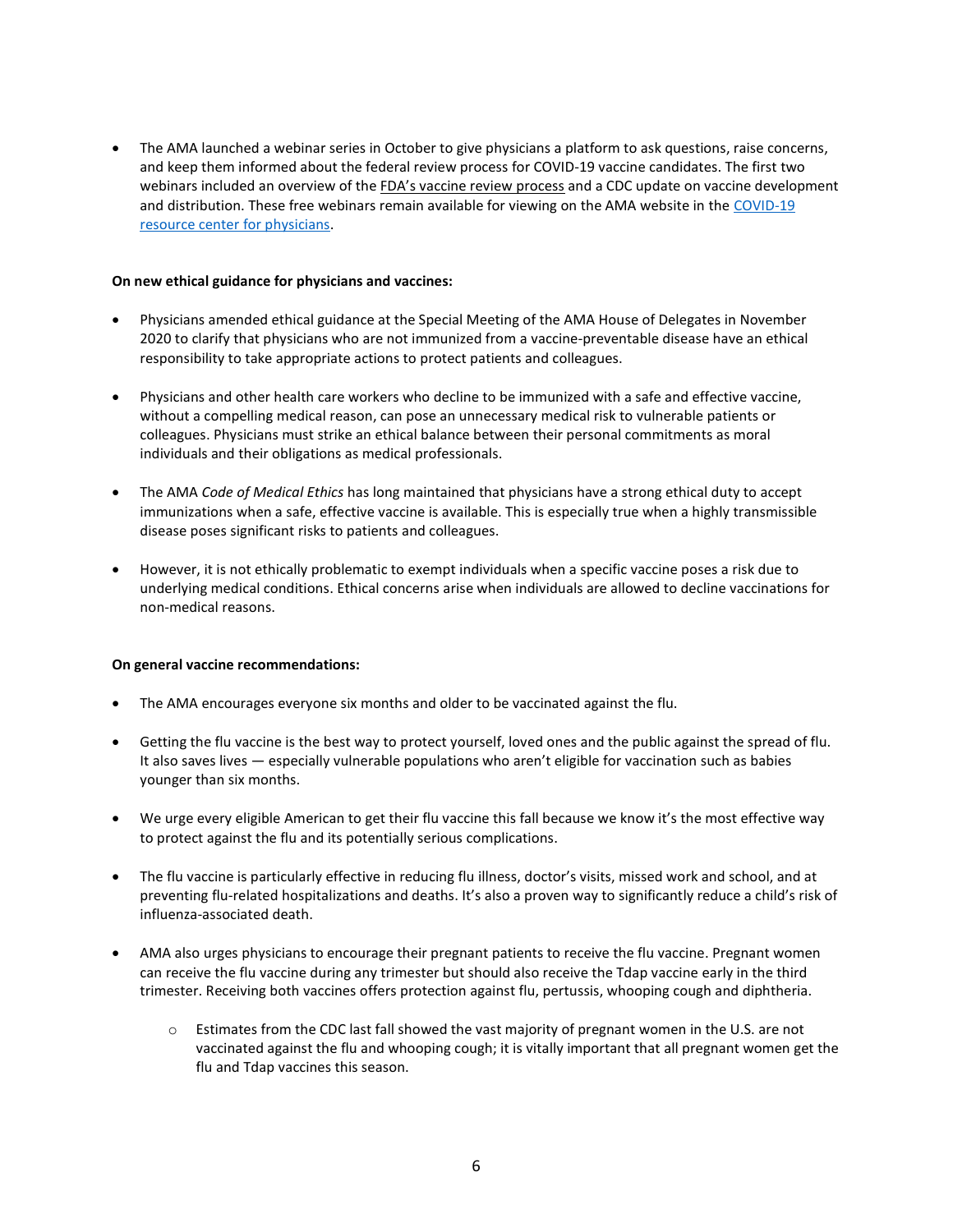## On the AMA position on eliminating non-medical exemptions for vaccines:

- The AMA strongly supports efforts to eliminate nonmedical exemptions from immunization and will continue to actively urge policymakers to do so. The AMA's policy advocates for legislation, regulations, programs and policies that incentivize states to eliminate non-medical exemptions from mandated pediatric immunizations.
- The AMA urges physicians to discuss all aspects of vaccinations and immunizations with their patients.
- It's important that physicians talk with their patients about the health risks associated with not being vaccinated and make a strong recommendation for vaccinations, unless medically inadvisable.
- Exemptions based on religious or philosophic grounds, or personal belief, endanger the health of the unvaccinated individual and the health of those in his or her group and the community at large.

### On flu vaccine availability amid COVID-19:

- Major flu vaccine manufacturers have indicated that they plan to boost production by about 10 percent, to about 189 million doses, up from 170 million doses last year, to ensure enough doses exist for an anticipated surge in people seeking flu shots.
- This year's flu vaccine has strains that were not in last year's vaccine (which is usually the case) so everyone can't count on previous vaccination for protection this winter.
- People who get flu vaccines will still be excellent candidates to get a COVID-19 vaccine when available. Receiving one does not preclude the other.
- The people who need the vaccine the most the elderly and those with compromised immune systems may be the least likely to want to leave home. We need to make sure these patients have safe and efficient ways to be vaccinated.

### On historic distrust in medical institutions:

- Health inequities and medical distrust among minoritized communities are rooted in harmful and racist practices that have shaped the medical field since its inception and are a barrier to these communities seeking the critical, lifesaving COVID care they need.
- Unethical medical experiments throughout history, including unconsented treatments and experimentation, are historical drivers of mistrust in medical institutions, just as contemporary mistreatment, implicit or explicit bias among providers, and exclusion from the medical establishment drive distrust today.
- To develop the most effective COVID-19 vaccine, U.S. clinical trials must include representation of all Americans to ensure treatments are studied in every population that may use it.
- Given the disproportionate impact of COVID-19 on marginalized communities, Black and Latinx patients should be prioritized in the development of COVID-19 therapies and vaccines through clinical trial participation. Diverse clinical trials help ensure treatments are generally applicable across a broad group of people.
- Black and Latinx patients must be represented in clinical trials to ensure the vaccine is adequately studied in all populations in which it will be used. This not only provides data regarding safety and efficacy, but also will hopefully contribute to trust in the vaccine once available.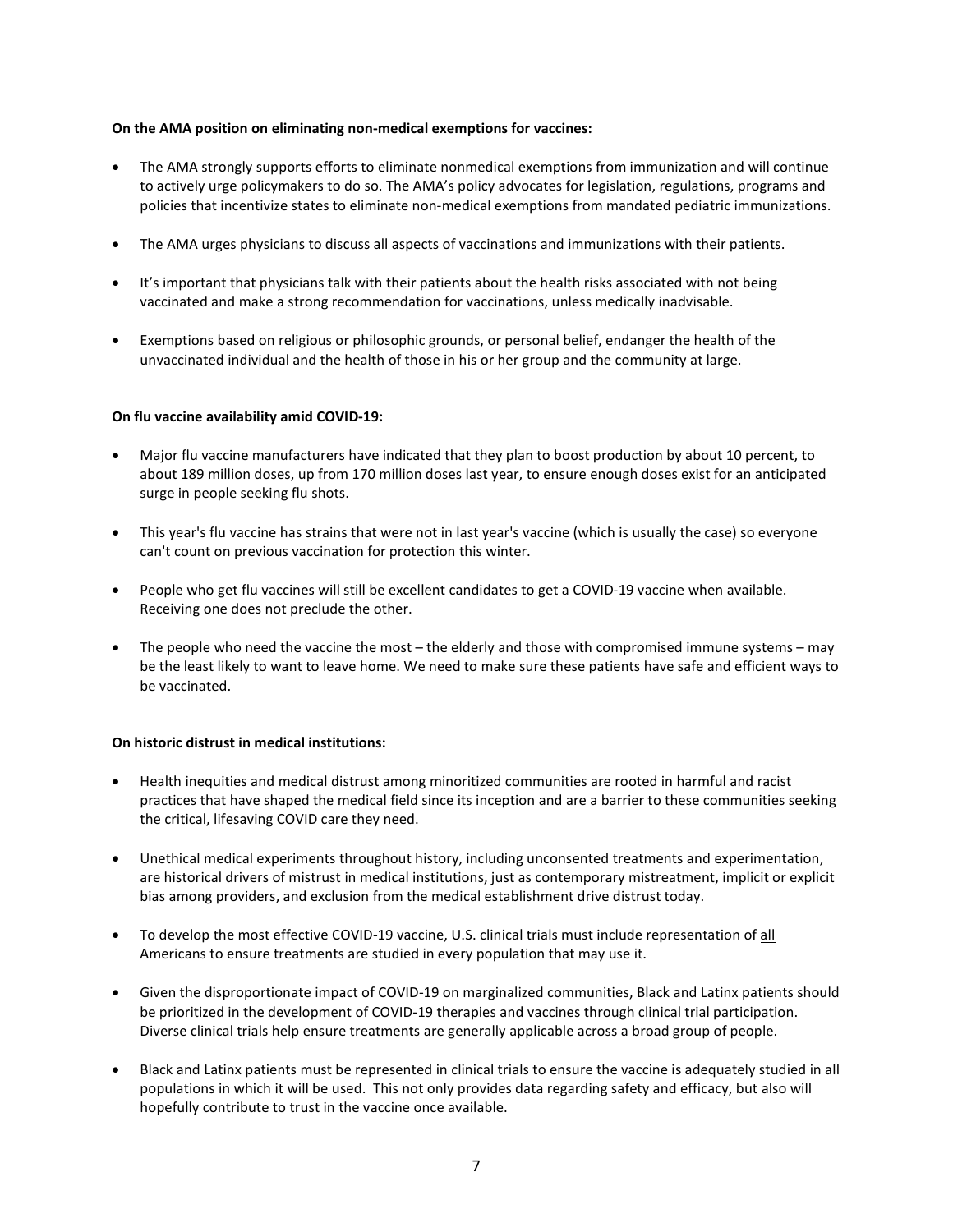- It is encouraging to hear positive reports about increased levels of diversity within the ranks of participants enrolled in clinical trials conducted this year for a COVID-19 vaccine. It will be important to ensure that all existing and future vaccine trials maintain or expand upon this higher level of diversity.
- To overcome vaccine hesitancy and ensure widespread vaccine acceptance among all demographic groups, physicians and the broader public health community must continue working to build trust in vaccine safety and efficacy, especially in marginalized and minoritized communities with historically well-founded mistrust in medical institutions. (Langer Research Associates/COVID Collaborative/NAACP/Unidos US)
	- $\circ$  The best messengers for this content are close to home including influencers from within patients' communities, especially personal physicians. There is a high degree of trust in health care providers for both Black and Latinx Americans for giving clear information for decision making.
	- o Messengers should deliver messages that instill a sense of personal responsibility for vaccination and that promote social pressure, particularly in Black communities.
	- $\circ$  Transparency is key to trust building greater information about how vaccines work and how it was developed. Effective messaging should be open, honest, and comprehensive.

## On science:

- The AMA is deeply concerned that rampant disinformation and the politicization of health issues are eroding public confidence in science and undermining trust in physicians and medical institutions. Though these trends have existed for decades, they have become particularly acute during the COVID-19 pandemic.
	- $\circ$  The AMA adamantly defends science and evidence. The AMA strongly denounces analyses predicated on personal opinions, anecdote and political ideologies.
	- $\circ$  Science should have no party, and it should be distinct from politics and impartial to ideologies. Regardless of political party, people can and should be able to unify around science for the health and well-being of our families, friends and communities.
	- o Science should be grounded in a common understanding of facts and evidence and able to empower people to make informed decisions about their health.

AMA calls upon:

- All elected officials to affirm science, evidence and fact in their words and actions.
- Media to be vigilant in communicating factual information from credible sources and to challenge those who choose to trade in misinformation.
- Social media platforms to advance evidence-based information from credible sources and reduce the spread of misinformation.
- Our health institutions to base decisions on scientific evidence, data, and equity.
- Our government's scientific institutions, now and in the future, to be led by experts and for the actions our governmental leaders take to be guided by those experts and based on the best available science.

# ADDITIONAL INFORMATION: PHYSICIAN- AND PATIENT-FACING FAQS ON PROCESS FOR VACCINE AUTHORIZATION, DISTRIBUTION AND ADMINISTRATION

COVID-19 Vaccine: Physician FAQs

COVID-19 Vaccine: Patient FAQs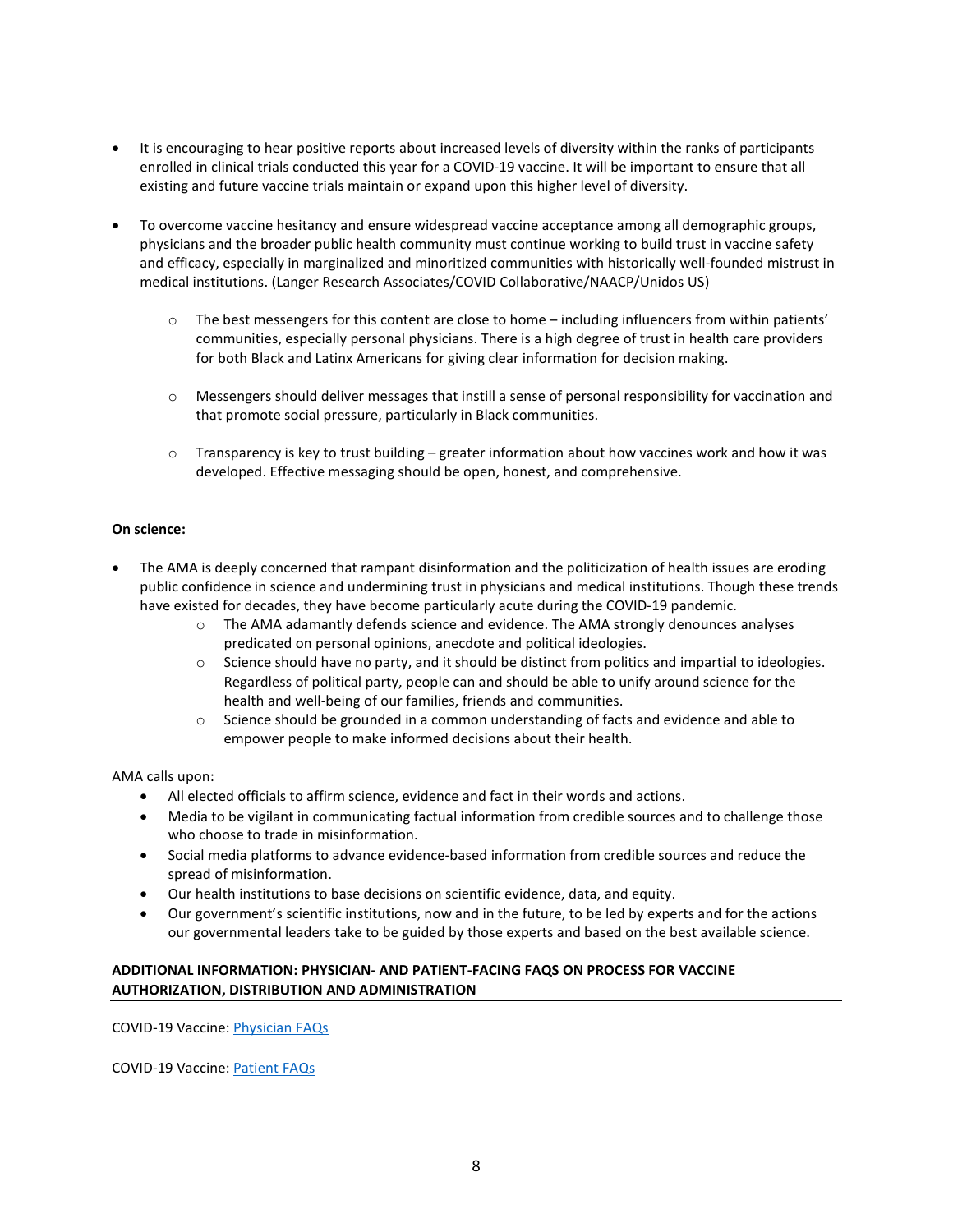## BEST PRACTICES: GENERAL MEDIA MESSAGING

The following section provides guidance for offering media commentary. These recommendations can be leveraged for interviews and other external engagements.

## Interview Response Formula – Controlled Response

- Acknowledge the question
- Bridge to YOUR answer
- Deliver YOUR message and proof points

### Quotable Language

- CLEAR True, plain English
- CONCISE Headline your answers
- COMPELLING Memorable & persuasive

# Interviewing Techniques

## Bridging

- Steer "Before we leave that matter, let me add..."
- Block That's [proprietary, confidential, etc.], but what I can tell you is...
- Deflect That's a common misperception but the reality is..."
- Redirect "I don't have the details on that, but what I know is..."

# Flagging

- "The key point to remember is..."
- "But the real story here is..."

### Hook

- "You'd be surprised what our research indicates..."
- "A little-known fact is that..."

# **Stalling**

- Repeat question that was asked
- Paraphrase/acknowledge "I'm glad you asked..."

### Interviewing is a Numbers Game

- Typical broadcast interview is 7 minutes...down to 7-second soundbite
- Typical print interview is 13 minutes...down to 13 word quote
- Solution: STAY ON MESSAGE

### Your Responsibilities

- 1. Know your messages, vulnerabilities
- 2. Practice your messages, tough questions and techniques
- 3. Determine reporter style, knowledge, history covering organization/profession/industry
- 4. Be timely
- 5. Provide reasonable access
- 6. Answer the questions
- 7. Know the audience
- 8. Organize your thoughts and anticipate questions and issues
- 9. Tell the truth...don't guess

10. Speak for the organization

# Top 10 Interview DO's

1. Repeat your messages and put it in your own words

- 2. Organize thoughts, anticipate questions
- 3. Listen carefully before answering
- 4. Speak slowly, clearly
- 5. KISS: keep it short and simple
- 6. Communicate factually, openly, honestly
- 7. Turn "negatives" into "positives"
- 8. Politely correct inaccuracies, false statements
- 9. Tell the truth, don't guess

10. Use answers to convey key messages, broaden response

# Top 10 Interview DON'Ts

- 1. Go "off the record"
- 2. Say "no comment"
- 3. Disclose confidential information
- 4. Disclose information before it's time
- 5. Guess or speculate
- 6. Introduce or repeat the negative
- 7. Offer personal views
- 8. Make promises you can't keep
- 9. Discuss competitors
- 10. Use industry jargon/technical language

# Top 10 Delivery Tips

- 1. Project
- 2. Vary your speaking rate/pace
- 3. Use the pause
- 4. Have strong eye contact
- 5. Smile, if appropriate
- 6. Lean in, don't slouch
- 7. Exhibit emotion but not emotional
- 8. Read your audience (i.e. change speeds, question)
- 9. Stand up for phone interviews
- 10. In stand-up interviews keep hands in front of
- you, up and near abdomen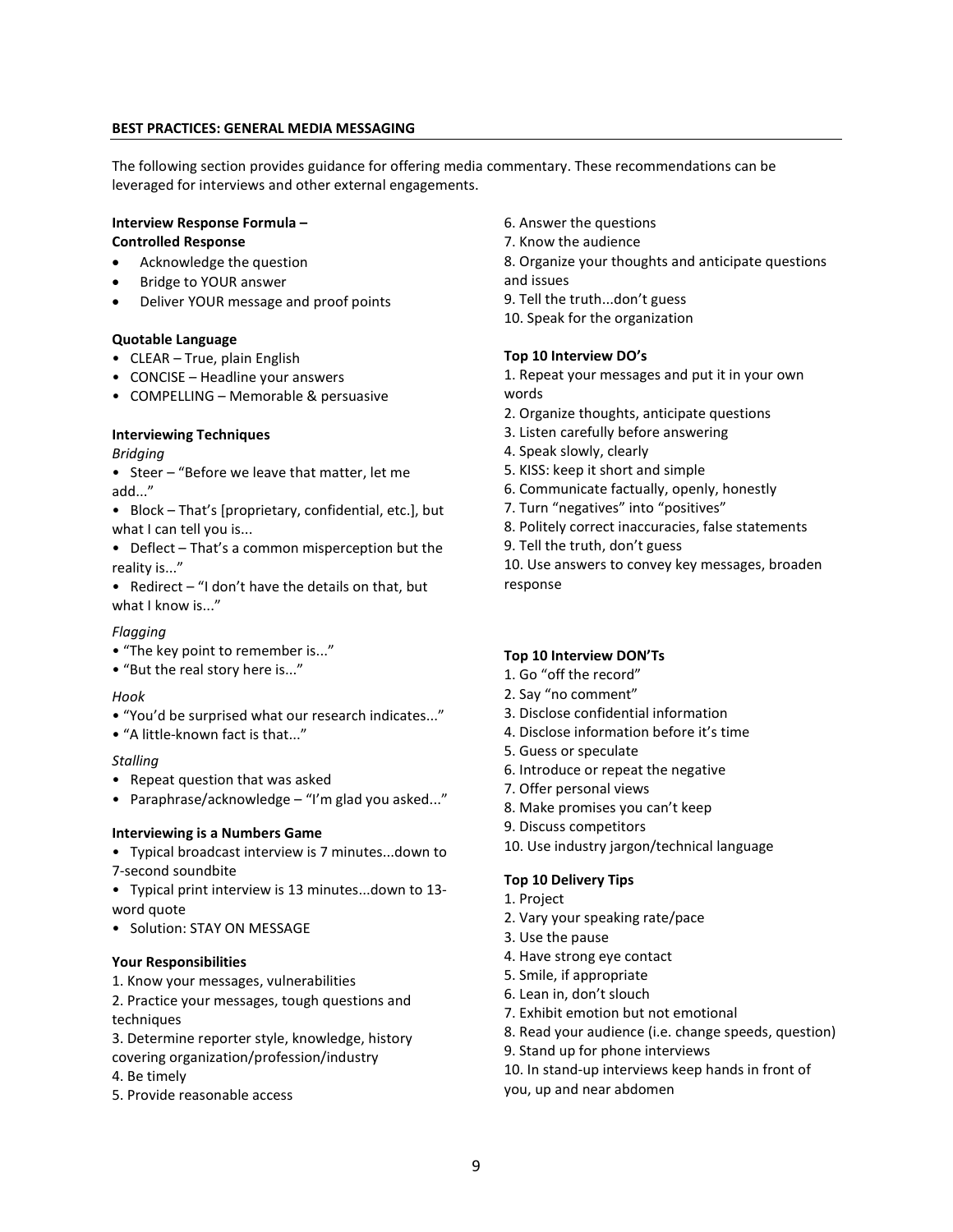### BEST PRACTICES: SOCIAL MEDIA CONTENT

The following section provides guidance for creating social media content on the COVID-19 vaccine. Please consider best practices for social content to maximize visibility:

- Include calls to action when appropriate, such as:
	- o Click below to read more
	- o Comment below to let me know xyz…
- Keep it concise the attention span of online users is short. Focus on what your audience needs to know.
- Informative content that links back to evidence-based, credible sources and articles can drive engagement.
- Use plain language Jargon and technical terms may confuse your audience. A conversational style has a more natural tone and is easier to understand.
	- $\circ$  Say: Your family may be at risk of serious lifelong complications from COVID-19 infection.
	- o Not: Refusal to vaccinate can result in increased risk of serious illness, disability, and even death from diseases like pneumonia, acute liver injury, and septic shock among several others.
- Images can be powerful.
- Don't underestimate the power of the mention it can be used to promote trusted sources to your followers.

#### COVID-19 Language Swaps

According to a recent poll by the Beaumont Foundation, the following alternative language can help mitigate perceived partisanship in COVID-19 messaging.

| <b>INSTEAD OF </b>                           | <b>SAY </b>             |
|----------------------------------------------|-------------------------|
| Lockdown                                     | Stay-at-home order      |
| COVID mandates, directives, controls, orders | COVID protocols         |
| National duty                                | Personal responsibility |
| Coronavirus/COVID-19                         | Pandemic                |
| Hospitalization rates                        | Deaths                  |
| Defeat, crush                                | Eliminate, eradicate    |
| Operation warp speed                         | Standard process        |
| Government                                   | Public health agencies  |
| Science-, medicine-, data-based              | Fact-based              |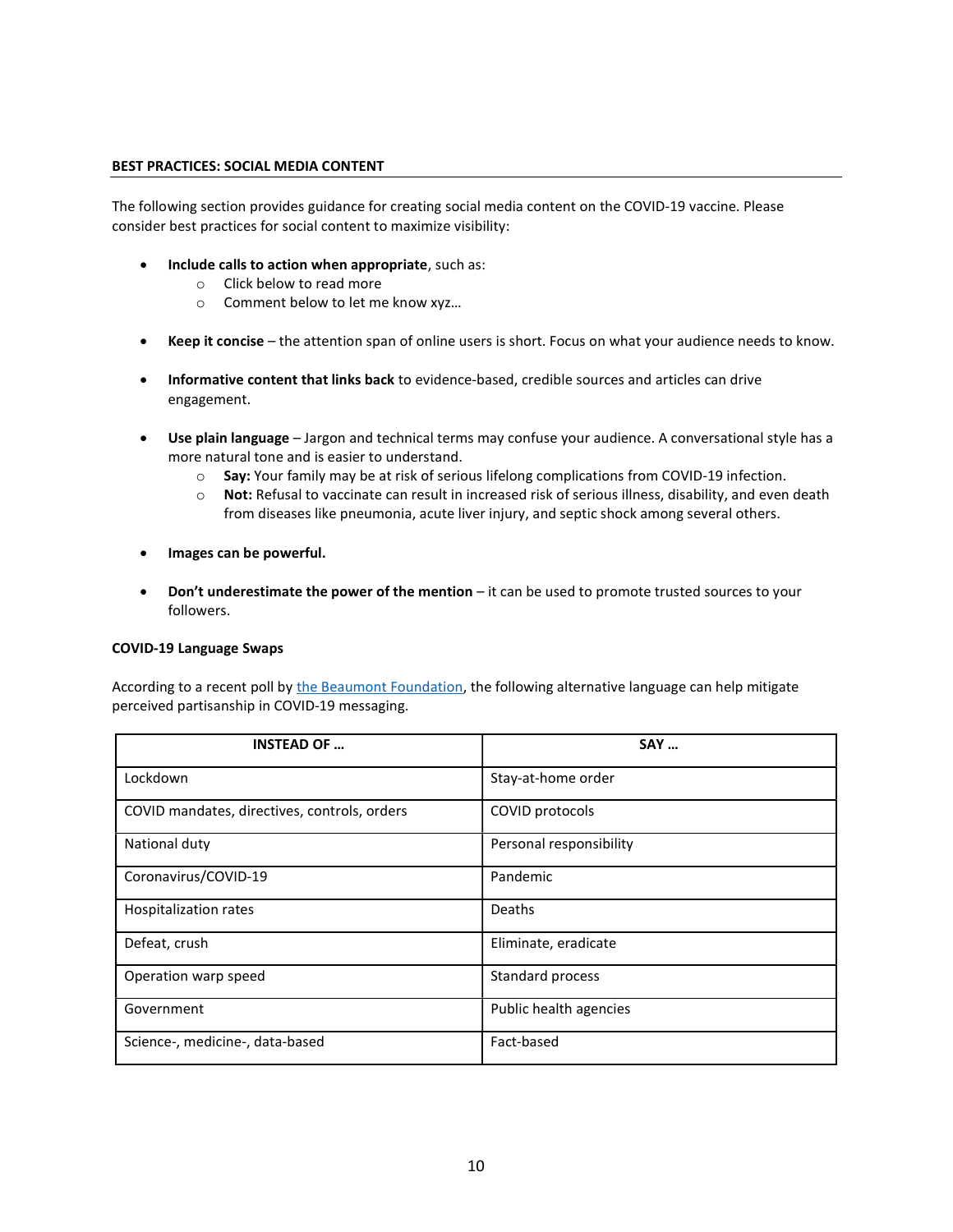# BEST PRACTICES: ONLINE REPUTATION MANAGEMENT FOR PHYSICIANS

The following section provides detailed recommendations for guarding your online reputation from vaccine detractors.

#### KNOW THE REVIEW SITES

| Non-industry sites to prioritize: | Industry sites to prioritize: |
|-----------------------------------|-------------------------------|
| Google, Yelp, Facebook            | HealthGrades, WebMD, Vitals   |

## CLAIM YOUR BUSINESS PROFILES

Make sure that you have "claimed" and have access to manage all of your profiles or business listings. Be sure to check all sites, as your business may have been automatically added by the platform.

#### Claim your business on:

| Google              |                  | <b>Facebook</b>     |
|---------------------|------------------|---------------------|
| <b>HealthGrades</b> | $W$ eh $M$ D $*$ | Vitals <sup>*</sup> |

# \* Vitals & WebMD require you to manage your profile in collaboration with them. The general contact form is your starting point.

#### POLISH YOUR PROFILES

Take the time to add a photo, ensure your business's info is up-to-date and provide answers to FAQ upfront, like languages spoken or insurance types accepted. Those extras bolster your credibility.

#### ACTIVELY SOLICIT POSITIVE REVIEWS

There's no way to stop a negative review, but don't let it be the whole story. Proactively asking patients for a positive review can ensure that positive reviews offset any negative ones.

#### HAVE A GAME PLAN

The worst time to plan for "crisis management" is during a crisis. Establish an action plan for you and your staff when it comes to dealing with reputation management. For example, what's the procedure if you receive a negative review from a patient versus a negative review from a non-patient (or "troll") on the attack? Who is responsible for replying to positive reviews and when?

### CHECK AND RESPOND TO EVERY REVIEW – EVEN THE NEGATIVE ONES

Make sure you establish a system to stay on top of your online reviews, and check them regularly. Don't let a review sit on your profile for more than 5 days before responding.

When responding, make sure you don't expressly acknowledge that the reviewer is a patient or share information that might be a HIPAA violation.

You cannot take down negative reviews, per platform terms. But you can engage with them or report them to the platform to contest.

### DISPUTING FAKE REVIEWS

Note, not all fake reviews will be removed by the platform. Hence why having positive reviews to offset is critical.

Do not dispute a review simply because it is negative. Dispute a review if it is patently false, hateful or otherwise in violation of the platform's community guidelines.

• Report a review on Yelp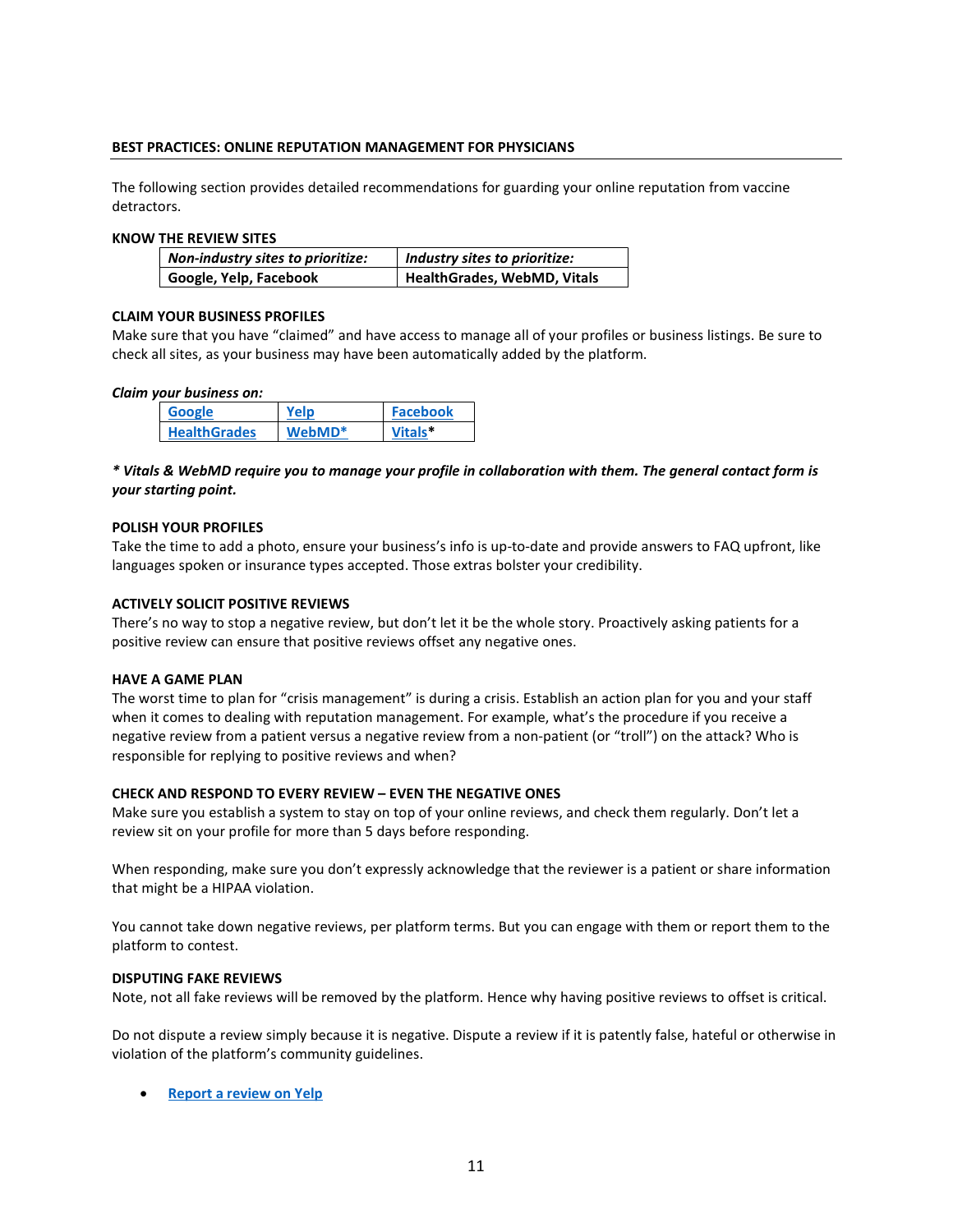- Report a review on Google
- Turn Facebook Business/page reviews on or off, or report a review

\*WebMD and Vitals require you to contact them to dispute a review. Use the links under "claim your business."

Tips

- Set up a dedicated email address to use as your login across all platforms.
- Gather all the info you may need in order to verify your identity and claim your profiles this may include license number, DEA number, NPI number, copy of driver's license or ID, etc.
- Keep all your log-in information consolidated in one place and handy so that you can quickly respond to reviews if needed.
	- o Know what other information is needed for specific sites: Some industry-specific sites require additional information to verify your identify.
- If a staff member is managing your profiles, establish some standard boilerplate responses they can draw from. This also ensures you're on the same page with your team.
- Terminology tip: Facebook refers to reviews as "recommendations," and HealthGrades calls reviews "surveys"

## Resources and deeper reading:

- A Doctor's Quick Guide to Online Reputation Management [Reputation.com]
- Healthcare Reputation Management: 4 Best Practices for Medical Professionals [Reputation.com]
- The First Amendment and Patient Reviews (Video) [Healthgrades]
- Best Practices: Responding to Patient Reviews & Surveys [Healthgrades]
- The Guide to Crafting HIPAA-Compliant Review Responses [ReviewTrackers]

# Platform-specific guidance:

- Facebook: What to know about ratings and reviews (Video) [Facebook]
- How to Manage Vitals Reviews [ReviewTrackers, Feb. 2019]
- Adding, Removing or Editing a WebMD Directory Listing [July 2018, Elevamp]

# BEST PRACTICES: DEALING WITH DETRACTORS ONLINE

This following section provides a detailed guide to dealing with vaccine detractors online.

### Dealing with Detractors Online

Discussing certain topics via online platforms can be contentious, especially when dealing with advocacy issues. While you may be engaging supporters who champion your cause, you will inevitably face individuals with strong presences online who disagree with your perspective. Assessing risks before responding to negative comments is critical to delivering an appropriate response.

Please note that while response tactics will attempt to combat misinformation with facts, in no way will it be able to stop the proliferation of this misinformation in the social space.